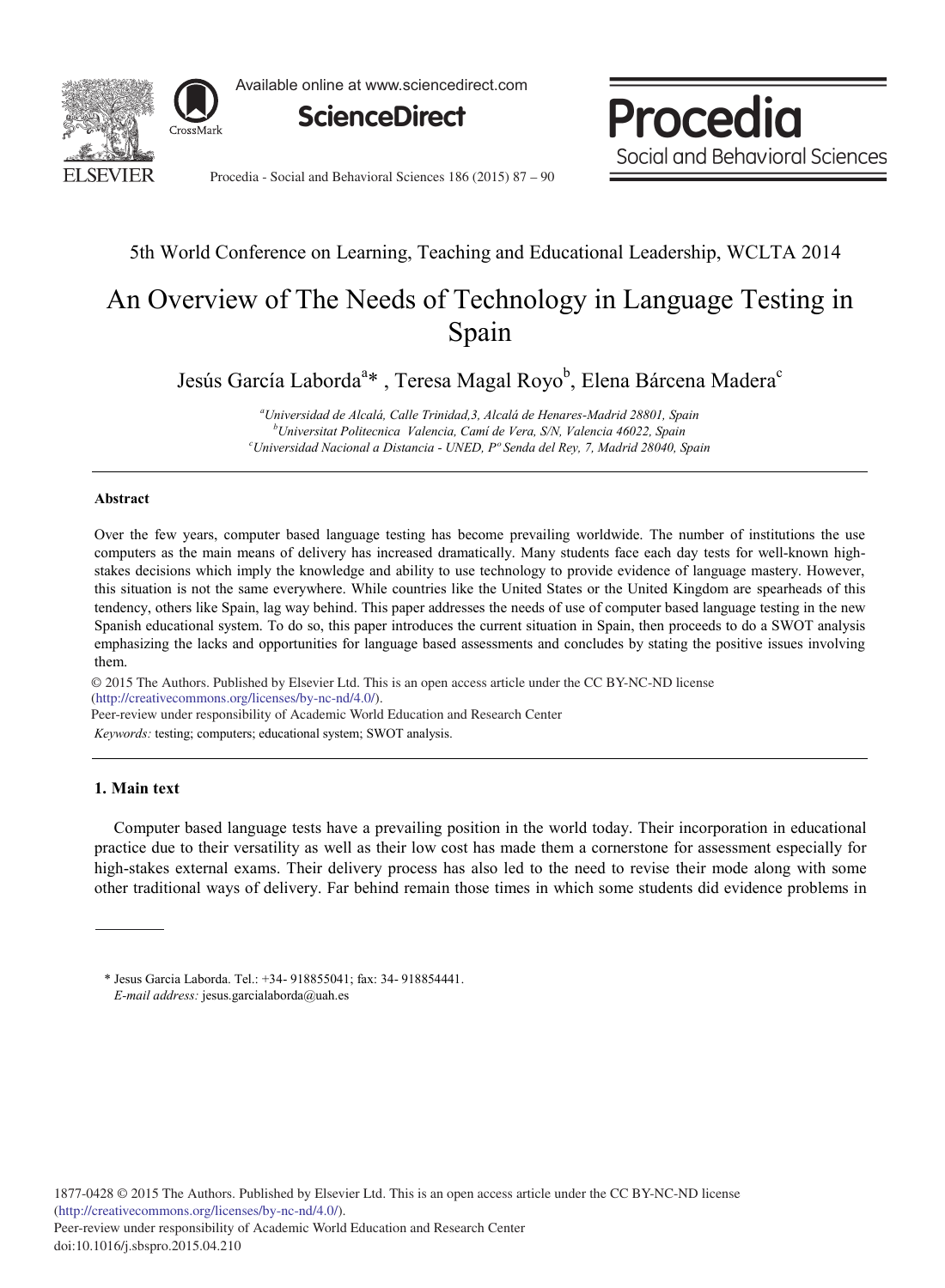adaptation to the use of keyboards. Today the matter is not so much whether students will be able to adapt to new devices such as IPads, netbooks or laptops but whether that implies differences in test validity or even if the use of each individual device will satisfy different users (that means test-takers). A number of issues in the last few years have been introduced by different researchers which can be grouped into two main categories: technology development and candidate-test relationship. Current research in language testing in Spain is rather limited to just a few researchers but research in technology based testing is almost non-existing. Since 2004 there has been a significant and increasing interest from the perspective of research but how this has been reflected in real life seems quite a different issue. According to the observations, technology based language testing in Spain has observed the following issues:

- a. Delivery: Over these years, research has focused in the benefits of integrating technology for delivery. For instance, in 2006 García Laborda mentioned the possibility to design a system to replace Dialang through an extensive set of new tasks that were not performed until then (such as speaking). The original idea was based in the use of desktops which at that point was only done in a very controlled manner by the Educational Testing Service (ETS). According to the same author and Magal Royo (2005), investing in computer technology for language assessments increased the test face validity and also made the exam more complete and reliable to infer the capacity of test takers (also de Siqueira Rocha, Martinez-Saez, Sevilla-Pavon, Gimeno-Sanz, 2011). Alfonseca, Carro, Freire, Ortigosa, Perez, Diana, et al. (2005) also did an extended research on autoring applications for adaptive free texts in tests.
- b. Computer use: In 2005, García Laborda, Magal-Royo, De Siqueira Rocha and Alvarez Fernández stressed the importance of revising visual ergonomics (previously suggested by Fulcher (2001) for language tests in the Spanish University Entrance Examination proposal that had been suggested by García Laborda (2010). Their perspective towards contextual visual clues was also supported by García Laborda (2010; also Díez Bedmar, 2011).
- c. Test construction: López-Mequita Molina (2009) suggested the test construct and working process for a computer adaptive vocabulary test.
- d. Activity organization: In 2005, González Tuñón emphasized the need to revise which items or tasks are more adequate for revision and improvement. This argument was also used by Laborda, Jesus Garcia; Bakieva, Margarita; Gonzalez-Such, & Pavon Sevilla (2010) to observe how traditional exams could be specifically modiefied to achieve better assessments in English. Later, García Laborda & Magal Royo (2009, 2010) and García Laborda & Litzler (2011) also suggested that in order to achieve competent assessments it was also necessary to train the teachers not only in technology but also in testing techniques. According to Gimeno Sanz & De Siqueira Rocha (2009) computer tools provide far better and faster feedback than traditional procedures and García Laborda, Magal Royo and Bakieva (2010) observed that students using computer based language testing were more motivated towards the test.

#### **2. Towards a definition of the needs**

Much of the needs in Spain are given by changes in learning styles, the progressive use of technology in the classroom, the need to standardize language testing and the increasing need to obtain objective data to take educational decisions. Current international evaluations such as PISA, TIMMS and so evidence that OECD countries require cooperation for these issues. Another example of this progressive implementation of external standardized tests in education is that PISA 2015 will be done totally online or even that the computer versions of the Cambridge suite for schools are also becoming more and more common. In this sense, some education ministries in the world, like Spain, are lagging behind the private educational companies. However, research has not proved so far adequate competence to work on online writing in foreign languages.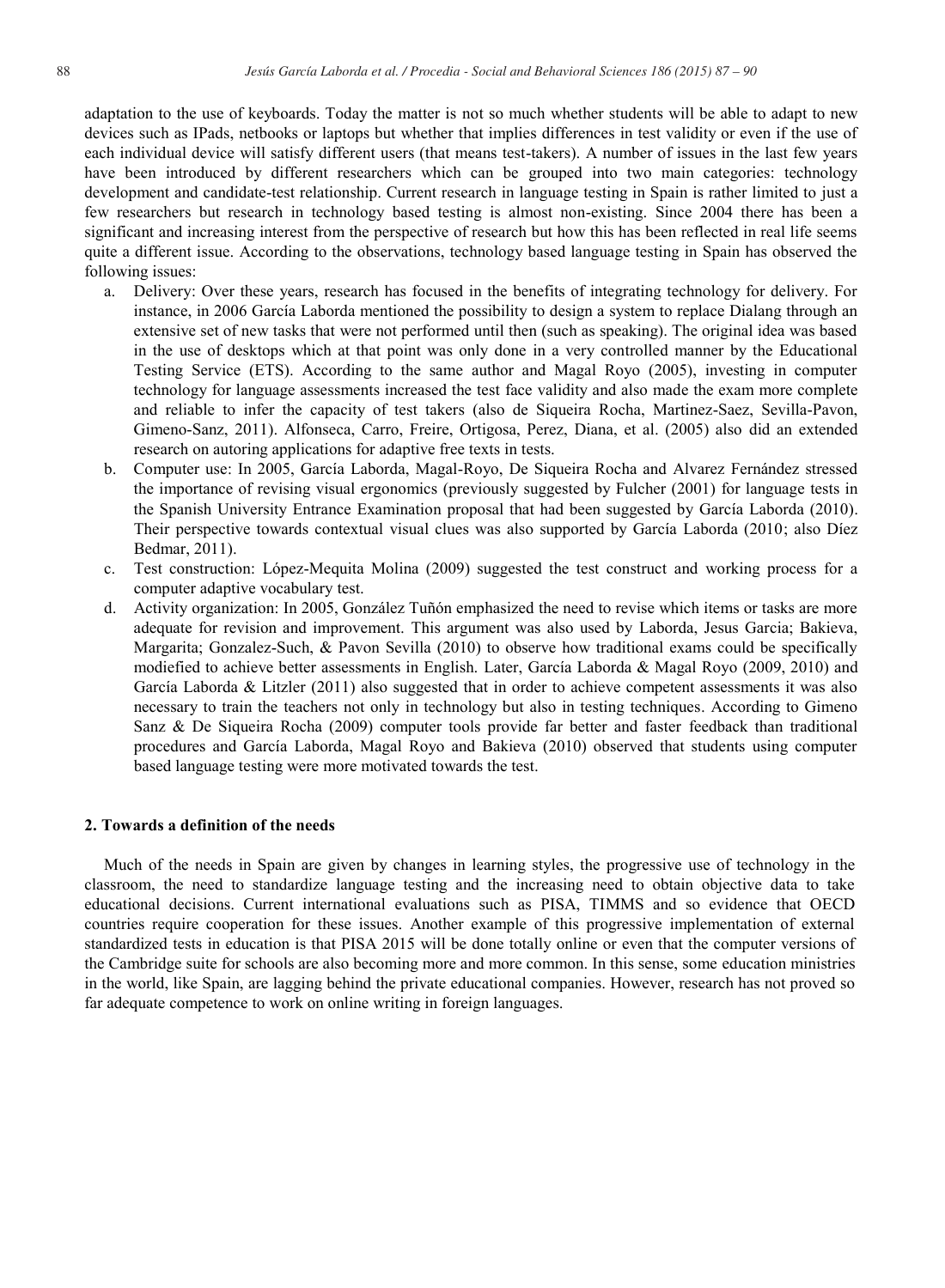Hereby below an SWOT analysis (figure 1) of the implementation of computers in language testing is presented. The analysis emphasizes technical, funds, facilities and human resources. It also stresses that there is a clear opportunity to implement it and that teachers' and administrators would be accepting the changes given the current prevailing situation and context in most schools (both primary and secondary) in Spain.



#### Use of computers in language assessments in Spain

Fig. 1.SWOT analysis of the use of computers in language assessments in Spain.

## **4. Conclusion**

The current situation in language testing leads to a significant opportunity to implement computer or mobile devices based language tests. The opportunities given the needs of the country make accessible the funds but especially a political interest towards the implementation. The benefits in education, standardization and cost are as promising as the expected results in the classroom. At this point, it seems evident that previous research should be looking at new types of items as well as delivery means. Our analysis, however, can be just too optimistic and maybe using resources provided by private companies could be prioritized, but in such a case, the Ministry would be ignoring completely the experience and work of few but very committed Spanish researchers.